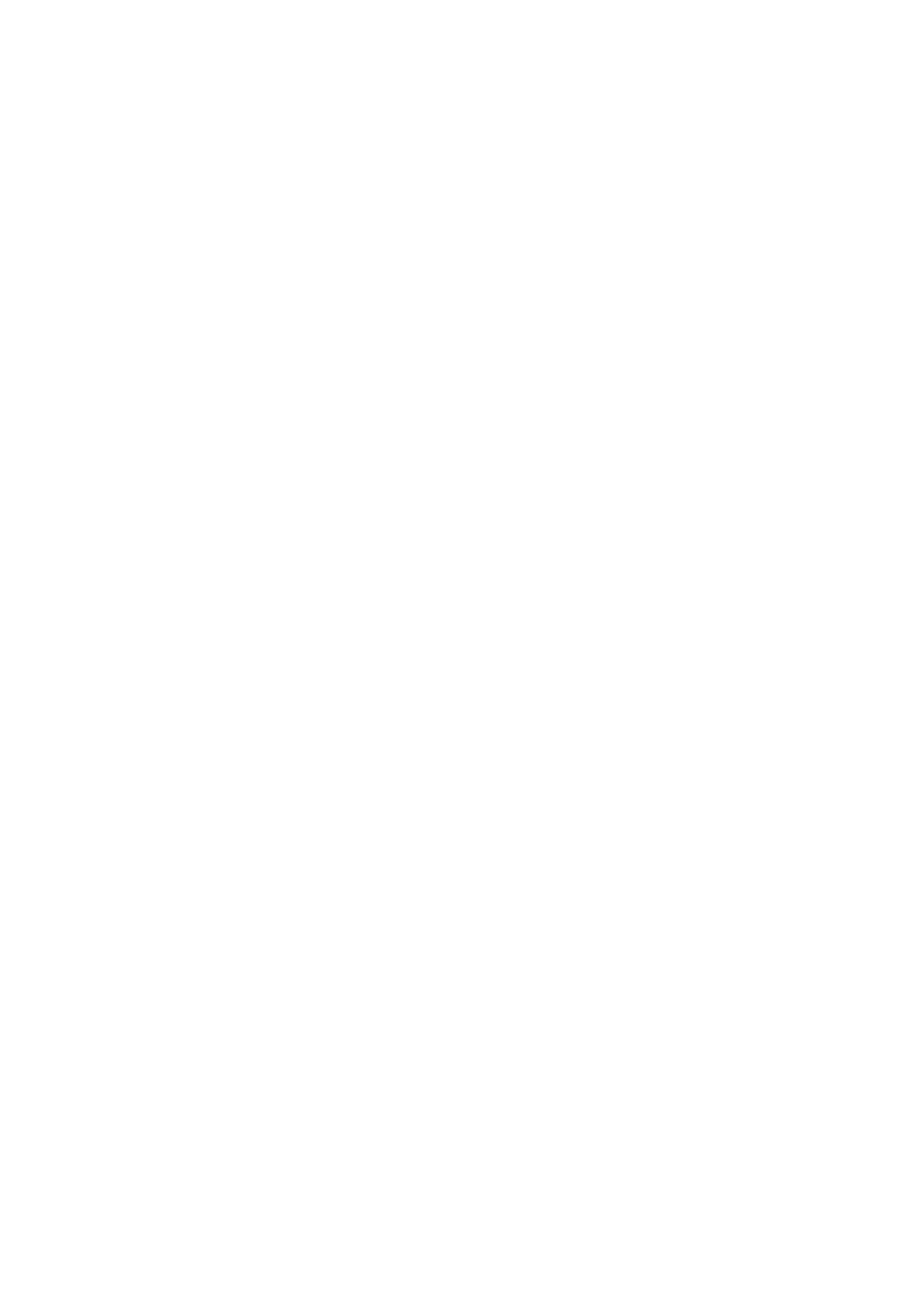



an acal group company

### **NUMBER STRUCTURE**

|                         | RS <sub>5</sub>          |
|-------------------------|--------------------------|
|                         | Name/Package<br>RS5=SIL8 |
| $\overline{\mathbf{u}}$ | 2<br>۷                   |
|                         |                          |
| ш                       |                          |

| XX             | XX        |  |  |
|----------------|-----------|--|--|
| ۱e             | Outp      |  |  |
|                | $03 = 3.$ |  |  |
|                | $05 = 5.$ |  |  |
| Input          | $09 = 9.$ |  |  |
|                | $12 = 12$ |  |  |
| $24 = 9 - 36V$ | $15 = 15$ |  |  |
| 48=18-75V      | າ າ – າ າ |  |  |

**ut**  $.3V$  $.0<sub>V</sub>$  $.0<sub>V</sub>$  $2V$ 5V  $74 = 24V$ 

**Type**  $\overline{2}$ 

 $\mathbb{R}$ 

**XX** 

60

<sub>12</sub>

 $\overline{p}$ 

Power (W)

 $60 = 6.00$ 

 $\overline{\mathbf{A}}$ x w  $\mathbf{I}$ Code internal Isolation (kVDC)  $1 = 1.5$  $3 = 3.0$ 

 $W =$  Input 4:1



# **MODEL SELECTION GUIDE**

|                     | <b>INPUT</b>  | <b>INPUT Current</b> |                  | <b>OUTPUT</b> | <b>OUTPUT Current</b> |                  | <b>EFFICIENCY</b> | Capacitor       |
|---------------------|---------------|----------------------|------------------|---------------|-----------------------|------------------|-------------------|-----------------|
| <b>MODEL NUMBER</b> | Voltage Range | No-Load              | <b>Full Load</b> | Voltage       | Min. load             | <b>Full load</b> | @FL               | Load @FL        |
|                     | (Vdc)         | (mA, max.)           | (mA, typ.)       | (Vdc)         | (mA)                  | (mA)             | ( %, typ.)        | $(\mu F, max.)$ |
| RS5-2403RD60A1W     | $9 - 36$      | 6                    | 261              | 3.3           | 0                     | 1500             | 79                | 4700uF          |
| RS5-2405R60A1W      | $9 - 36$      | 6                    | 298              | 5             | $\mathbf{0}$          | 1200             | 84                | 2200 uF         |
| RS5-2409R60A1W      | $9 - 36$      | 6                    | 290              | 9             | $\Omega$              | 666              | 86                | 1000uF          |
| RS5-2412R60A1W      | $9 - 36$      | 6                    | 287              | 12            | $\mathbf{0}$          | 500              | 87                | 470uF           |
| RS5-2415R60A1W      | $9 - 36$      | 6                    | 287              | 15            | $\Omega$              | 400              | 87                | 220uF           |
| RS5-2424R60A1W      | $9 - 36$      | 6                    | 287              | 24            | $\mathbf{0}$          | 250              | 87                | 100uF           |
| RS5-2405RD60A1W     | $9 - 36$      | 6                    | 298              | ±5            | $\Omega$              | ±600             | 84                | $±330$ u $F$    |
| RS5-2412RD60A1W     | $9 - 36$      | 6                    | 291              | ±12           | $\mathbf{0}$          | ±250             | 86                | ±220uF          |
| RS5-2415RD60A1W     | $9 - 36$      | 6                    | 287              | ±15           | $\Omega$              | ±200             | 87                | $±100$ u $F$    |
| RS5-4803RD60A1W     | 18-75         | 6                    | 131              | 3.3           | $\mathbf{0}$          | 1500             | 79                | 4700uF          |
| RS5-4805R60A1W      | 18-75         | 6                    | 151              | 5             | $\Omega$              | 1200             | 83                | 2200 uF         |
| RS5-4809R60A1W      | 18-75         | 6                    | 147              | 9             | $\mathbf{0}$          | 666              | 85                | 1000 uF         |
| RS5-4812R60A1W      | 18-75         | 6                    | 144              | 12            | $\Omega$              | 500              | 87                | 470uF           |
| RS5-4815R60A1W      | 18-75         | 6                    | 144              | 15            | $\Omega$              | 400              | 87                | 220uF           |
| RS5-4824R60A1W      | 18-75         | 6                    | 144              | 24            | $\Omega$              | 250              | 87                | 100uF           |
| RS5-4805RD60A1W     | 18-75         | 6                    | 152              | ±5            | $\mathbf{0}$          | ±600             | 82                | ±330uF          |
| RS5-4812RD60A1W     | 18-75         | 6                    | 147              | ±12           | $\Omega$              | ±250             | 85                | ±220uF          |
| RS5-4815RD60A1W     | 18-75         | 6                    | 145              | ±15           | $\mathbf{0}$          | ±200             | 86                | $±100$ uF       |

Suffix "H" means 3KVdc isolation

#### **NOTE**

- 1. One load is 25% to 100% load, the other load is 100% load, the output voltage variable rate is within ±5%.
- $2.$ Measured with a 0.1µF ceramic capacitor.
- Test by minimal Vin and constant resistive load.  $\mathcal{R}$
- $\overline{4}$ Test by normal Vin and 100%-25% load, 25% load step change.
- 5. Measured Input reflected ripple current with a simulated source inductance of 12μH and a source capacitor Cin(47μF, ESR<1.0Ω at 100KH
- 6. "Nature Convection" is usually about 30-65 LFM but is not equal to still air (0 LFM).
- 
- 7. Exceeding the absolute ratings of the unit could cause damage. It's not allowed for continuous operating ratings.<br>8. Input filter components are be required to help meet conducted emission class A, which application ref

of design & feature configuration. 9. An external filter capacitor is required if the module has to meet IEC61000-4-4 and IEC61000-4-5.

The filter capacitor RSG suggest: 24Vin models : Nippon - chemi - con KY series, 330uF/100V and a TVS,3KW,75V. 48Vin models : Nippon - chemi - con KY series, 470uF/100V and a TVS, 3KW, 130V.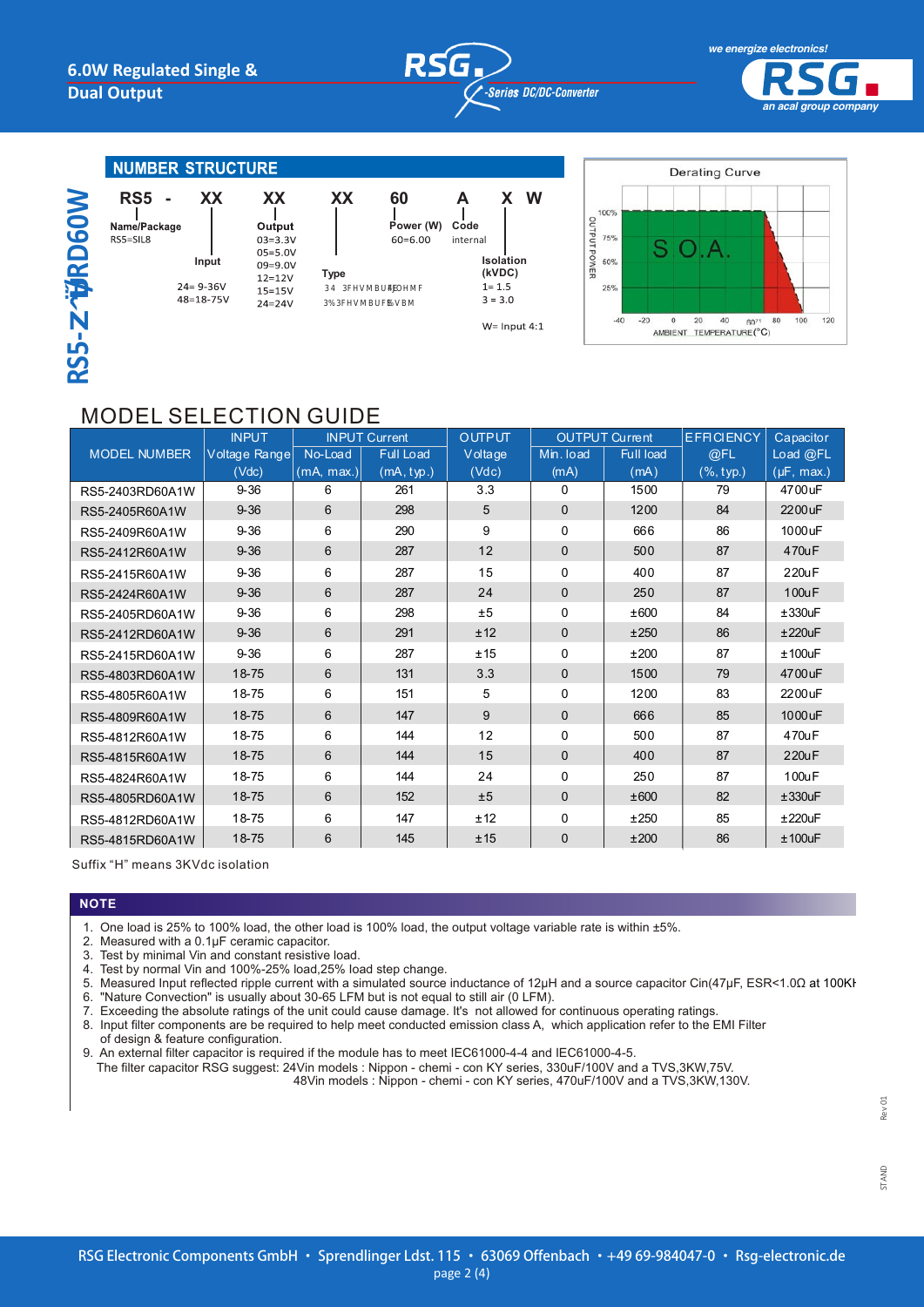

*an acal group company*

**RS5-RS60W/RD60W** full load. *VBW - 6W 4:1 Regulated Single & Dual output* **TEST CONFIGURATION** 

#### **Currant Toet Input Reflected Ripple Current Test Step Input Reflected Ripple Current Test Step**

*VBW - 6W 4:1 Regulated Single & Dual output*

 Input reflected ripple current is measured through a source inductor Lin(12μH) and a source capacitor  $\alpha$  source inductor Lin(12 $\mu$ H) and a source capacitor  $\alpha$ Cin(47μF, ESR<1.0Ω at 100KHz) at nominal input and Cin(47μF, ESR<1.0Ω at 100KHz) at nominal input and Input reflected ripple current is measured through full load.



 **TEST CONFIGUARATIONS**

# **Output Ripple & Noise Measurement Test Output Ripple & Noise Measurement Test**

 Use a capacitor Cout(0.1μF) measurement. Use a capacitor Cout(0.1μF) measurement. The Scope measurement bandwidth is 0-20MHz. The Scope measurement bandwidth is 0-20MHz.



OFF: 2-4mA input current (via 1K) OFF: 2-4mA input current (via 1K)



# **EMI Filter EMI Filter**

or e-mail to : sales@motien.com.tw

Input filter components (C1,C2,C3,C4,C5, L) are used to help  $\overline{a}$ meet conducted emissions requirement for the module. meet conducted emissions requirement for the module. These components should be mounted as close as These components should be mounted as close as possible to the module; and all leads should be minimized possible to the module; and all leads should be minimized to decrease radiated noise. to decrease radiated noise.



The models listed above is just for standard type. If you need the special specification product, please contact our service member by telephone presented in s h o rtf o rm c o v e r